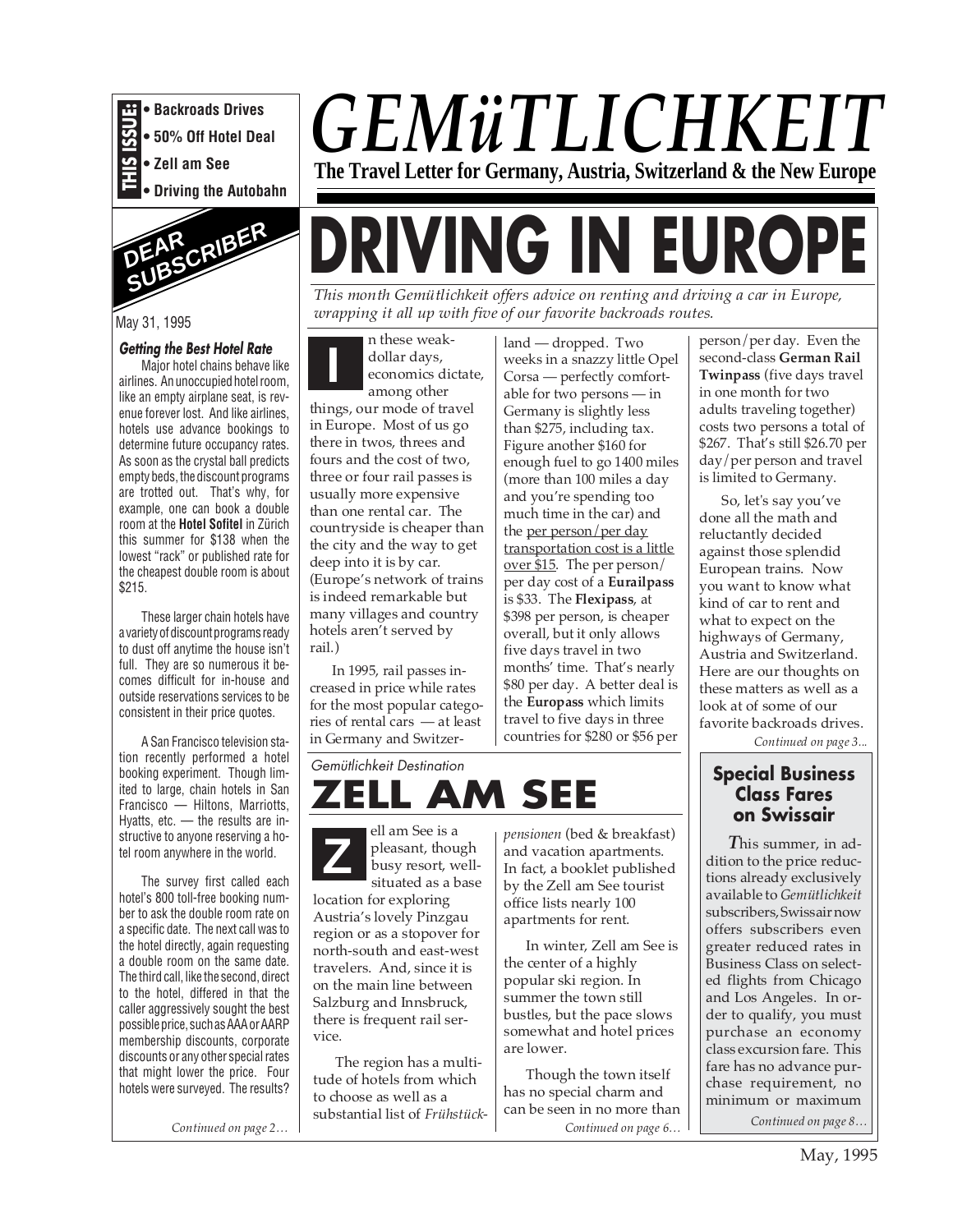# *DEAR SUBSCRIBER Continued from page 1*

• Except in one instance, where the 800 quote and the quote direct from the hotel were exactly the same, no two calls to the same hotel yielded the same price quote (though even in this case the aggressive, discount-seeking caller later got a lower price).

• In all cases the lowest price was obtained by the discount-seeker. In one instance, the 800 tollfree service quoted a \$185 rate, the hotel slightly less and the discount seeker was offered a rate of \$69.

• In every case but the one mentioned above, the price quoted by the hotel was lower than that quoted by the 800 toll-free service.

• Here's how it played at one hotel. The 800 toll-free service said the hotel was fully booked. The "non-discount" direct-to-the-hotel caller was told rooms were available and given a quote. Finally, the discount-seeker was not only told rooms were available but was quoted a substantially lower rate than the second caller.

One thing seems crystal clear: in order to obtain a discount you must ask for it. Last month, for example, we called to book a room at a Hilton Hotel in San Diego. "Yes sir," said the toll-free booking service, "we can offer you a queen-size room for \$139." We next asked this simple question, "Don't you have a better rate than that?" "Well, sir, the best I can do for that room is our special 'bounce-back' rate of \$109." Had we not asked for the lower rate we would have paid the extra \$30. And who knows, we might have done better calling the hotel directly.

The San Francisco results coincide with our own experiences over the past nine years. We have always recommended getting a price quote from both the hotel in Europe and from any U.S. reservation service, especially when booking well-known chain hotels. We suggest a fax inquiry seeking the lowest rate for the type of room desired. Ask about special rates: weekend rates, senior citizens rates or any other discounts that might be available. (A word of caution: this could not only get you the cheapest room but the least desirable one as well. If you need a quiet room, a view room, a balcony, etc., be sure to specify that in your inquiry.).

Smaller, family-operated European hotels don't offer the variety of discounts one finds at a Sofitel, a Steigenberger or a Hilton, but still they are often open to negotiation. In April, we were at the **Hotel Landhaus** in Saanen, Switzerland, about three kilometers down the road from chic and expensive Gstaad. The hotel was virtually empty, the manager complained, because certain affiliations with other hotels in the region — including Gstaad — forced her to agree to rates higher than she felt necessary. She strongly indicated a willingness to cut room prices on a case-by-case basis in times of low occupancy.

The moral of all this is: ask for the room you want, then ask for the lowest price.

# **Easy Money In Europe**

We had just been presented with the bill following dinner in a Lausanne restaurant. There were six of us. Foolishly I had assumed the restaurant would accept one of my credit cards. I was mistaken, the bill required more cash than I had. So what now? Not surprisingly — remember we were in Switzerland — only a few steps up the street from the restaurant was a bank. It had an ATM that accepted my Citibank Visa. In two minutes I had the cash I needed. Now, back in the office nearly a month later, my Visa bill discloses that the 600 Swiss francs the machine spit out cost me \$535. That's an exchange rate of 1.12 , considerably better than the over-the-counter rate of 1.10 or 1.09 in effect at that time in Switzerland. In addition there was a \$10 transaction fee (2% or maximum \$10, minimum \$2) and about \$3.00 interest figured from the transaction date. In the past couple of years ATMs have proliferated in

Europe. We recommend their convenience and the favorable exchange rate. On our April trip we took a few traveler's checks but didn't cash a single one; our sole source of local currency was ATMs. Use a debit card instead of a credit card; you won't pay interest and the transaction fee will likely be less (make sure your credit card doesn't charge a conversion fee).

Traveler's checks are not yet extinct and you will still want to carry some. If you buy them in a foreign denomination, be sure to shop the exchange rate. Traveler's checks from American Express or Thomas Cook may be free but a bank is almost certain to offer a better exchange rate.

# **Odds & Ends**

The May issue of the excellent Consumer Reports Travel Letter (subscriptions \$39, phone orders 800-234-1970) evaluates hotel voucher programs. Among those in which the average voucher costs more than the hotel's rack rate are: MinOtel (11% higher), German Hotels'<br>Wundercheck (2%); Best Western's Euro-(2%); Best Western's Euro-Guestcheque (1%). Not all vouchers were above rack rate. CRTL noted these good deals: Best Western-Darmstadt, Germany \$91 and Nürnberg \$104; Holiday Inn-Frankfurt \$135, Hamburg \$135, Munich \$107; Geneva \$135; Wundercheck-Baden-Baden, \$112.

Vienna's Kursalon im Stadtpark has reopened and concerts will again take place each day, April-October, at 4-6 p.m. and 8-9:30 p.m. Mozart's birthplace, at Getreidegasse 9 in Salzburg, has been completely renovated and is now open daily.

Travelers who want to see Berlin's historic Reichstag for the first time are advised to skip the town during the period June 17 to July 6 when the famous old building, bullet hotels and all, will be covered in a silver polypropylene fabric, courtesy of the artist Christo. Those who have already eyeballed the Reichstag, but who would like to see what it looks like gift wrapped, may encounter difficulty finding accommodations. The city's hotels are rapidly filling for this event. M

*GEMüTLICHKEIT* **The Travel Letter for Germany, Austria, Switzerland & the New Europe Vol. 9, No. 5 May, 1995**

**Consulting Editor:**<br>Subscription Dept:.

**Editor & Publisher:** Robert H. Bestor, Jr. **Associate Editors:** Elizabeth Schiller, Bruce Woelfel **C. Fischer, R. Holliday**<br>Paul T. Merschdorf **Design & Composition:** Paul T. Merschdorf **Consulting Editor:** Paul T. Merschdorf **Consulting Editor:** Paul Thomas P. Bestor Andy Bestor, K. Steffans

**Gemütlichkeit** (ISSN 10431756) is published monthly by UpCountry Publishing, 2892 Chronicle Avenue, Hayward, CA 94542. TOLL FREE: 1-800/521- 6722 or 510/538-0628. FAX: 510/582-8296. Subscriptions are \$67 per year for 12 issues. While every effort is made to provide correct information in this publication, the publishers can make no guarantees regarding accuracy. Second-class postage paid in Hayward, CA.

**POSTMASTER: SEND ADDRESS CHANGES TO:** Gemütlichkeit, 2892 Chronicle Ave., Hayward, CA 94542

# **HOTEL RESTAURANT RATING KEY**

**Rating Category Scale** Unacceptable 0 - · 3<br>Adequate 4 - 7 Adequate 4 - 7<br>Average 8 - 11 Average Above Average 12 - 15 Excellent 16 - 20  $0 - 3$ 

#### **Hotel Rating Criteria** People/Service 30% Location/Setting 15% Guestrooms 30% Public rooms 5%

Facilities/Restaurant 20%

# **Restaurant Criteria**

Food 65% Service 20% Atmosphere 15%

pleasant establishment. **\$** Offers significant value.

**Special Designations G** By virtue of location, decor, special charm, warmth of management, or combination thereof, an especially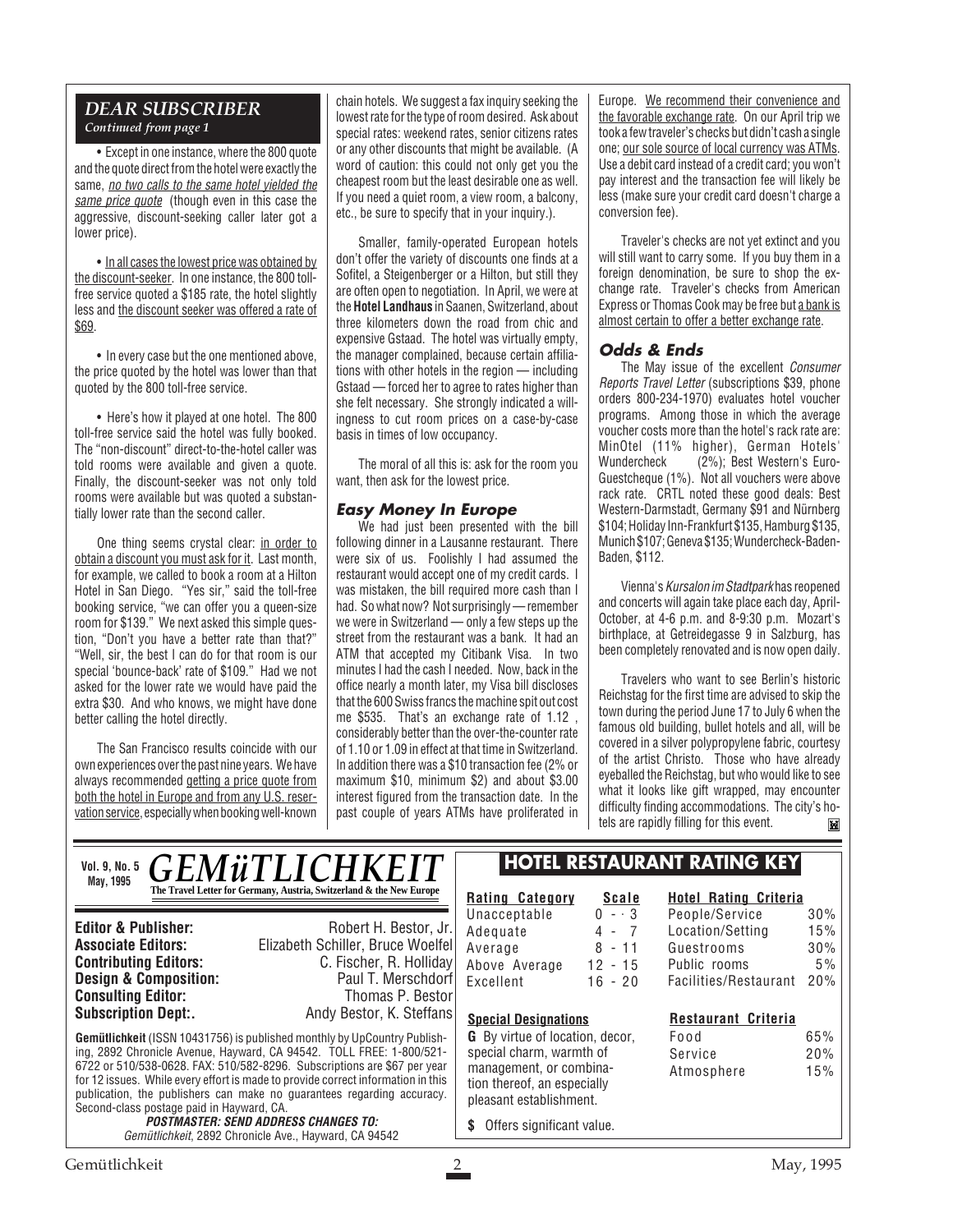# *DRIVING EUROPE Continued from page 1*

# **CHOOSING A RENTAL CAR**

For two persons the Opel Corsa (Ford Fiesta and VW Polo are also in this category) is fine, especially for those who plan to avoid the Autobahn. There is adequate trunk space (covered hatch), the car looks good and is fun to drive. Virtually every European rental car these days comes with a tape player in addition to a radio and the Corsa is no exception.

If you plan to spend significant time on the Autobahn, move up to the next category — Opel Astra, Ford Escort, VW Golf. These cars are comfortable at 80 to 90 mph and have a larger trunk — figure one big suitcase, two small ones and maybe a garment bag and/or a soft duffel or two. They come in both two-door and four-door models, occasionally with a sunroof and are perfectly comfortable for three adults who go easy on the luggage.

For two couples, our choice is the midsize Opel Vectra/Ford Mondeo category, which comes with four doors. Trunk space is a little iffy, however, and we suggest a visit to your local Ford dealer for a gander at the trunk of a 1995 Ford Contours (the U.S. version of the Mondeo).

The next size category — Ford Scorpio/Opel Omega (both about the size of a Ford Taurus) — is substantially more expensive. To get a bit more legroom and trunk space you'll pay two to three times the cost of the Vectra/Mondeo. And by the way, the pricey BMW 316i or Mercedes 180C cars are no larger than the Vectra/Mondeo category.

Those who must have customary American amenities and size will pay dearly. The typically available fullsized cars such as the Volvo 960, BMW 730 and the big Mercedes Benz models start at around \$600 per week plus tax. Air-conditioned cars in Germany are rare and fabulously expensive. Air is more readily available in Switzerland but only on large, more expensive rentals. Some midsized cars in France come with air.

Rates for minivans have skyrocketed in 1995 and substantial savings can be realized by renting two midsized sedans.

Finally, we don't recommend renting in Italy or Austria. Rates in both countries are very high and Italy requires the purchase of theft insurance which is about \$14 per day.

# **THE EUROPEAN DRIVER**

In general, drivers in Europe are better than American drivers (o.k., o.k., California drivers). They are better trained, much more predictable and, believe it or not, more courteous. Rarely do they cut you off, pass on the right (illegal) or follow too closely in situations where passing is impossible. In addition, a motorist attempting to turn from a side street or driveway into a long, slow line of vehicles almost never has to wait to join the line. In California, that driver is trapped until the last car passes; in Germany, Austria and Switzerland, he or she will be quickly waved into the line.

But what about those Autobahn bullies who tailgate at 100-plus mph? Well, for one thing, Germany has cracked down and the practice has diminished in the last few years. By the way, if you're being tailgated you are going too slow. Move over!

On the other hand the natives want you to drive by their rules. Pass on the right, fail to signal or do something unexpected and they'll let you know with a scowl, a wagging finger or, yes, a flash of the headlights. (We'll never forget the story of a friend who had driven all day through rain and snow from Italy to Garmisch-Partenkirchen where it was a clear but very cold day with much snow on the ground. At a stop light he pulled his mud-covered Fiat alongside a spotless, gleaming Mercedes driven by an ample German matron. She first eyeballed the Fiat for a few seconds and then, after making eye contact with my friend, scowled at his dirty car while shaking her head from side to side and wagging an index finger at this abomination.)

Almost without exception, Euro-

pean motorists will drive faster than you; not only on the Autobahn but in towns and on country roads. On narrow alpine roads, especially, the locals know the road better and are simply willing to go faster and pass in places you wouldn't dream of. So when another car looms in your mirror, get out of the way.

# **THE AUTOBAHN**

*Gemütlichkeit's* philosophy has always been tied to backroads travel; leisurely meanders through the pretty countryside, stopping at whim to look at a church or quaff a beverage under a chestnut tree.

But for most of us, there will come a time in almost every trip when we have to get somewhere fast. Then, it's thank the Lord for the Autobahn. But these wondrous roads, particularly in Germany where there is no speed limit, are serious business. At 80 to 135 miles per hour things happen much more quickly than on our more sedate (but less predictable) freeways and turnpikes.

First-time Autobahn drivers will either enjoy the fast driving or be appalled by it. One quickly learns that only the fastest drivers — 180 to 240 kilometers per hour (113 to 138 miles per hour) — can live in the left lane. At lower speeds they are repeatedly required to vacate the left lane by faster cars. Some cars will come up on them so quickly they virtually materialize in the rear view mirror, left turn signal blinking and occasionally— if the car in front is slow to react — headlights flashing. It doesn't take a car going 125 mph long to overtake one going 90 mph.

# **Left Lane/Rght Lane Dilemma**

Picture this: you are in the right lane cruising at a sensible (for Germany) 140 kmph (88 mph). Suddenly, just as you round a long curve, is a giant truck going 60 mph *in your lane*. Your rearview mirror reveals a BMW in the left lane closing like a lowflying jet at about 115 mph. The choice is to either stand on the brakes and pray you don't rear-end the truck, or jump on the accelerator, switch to the left lane, and pray the 'Beamer' doesn't rear-end you.

*Continued on page 4…*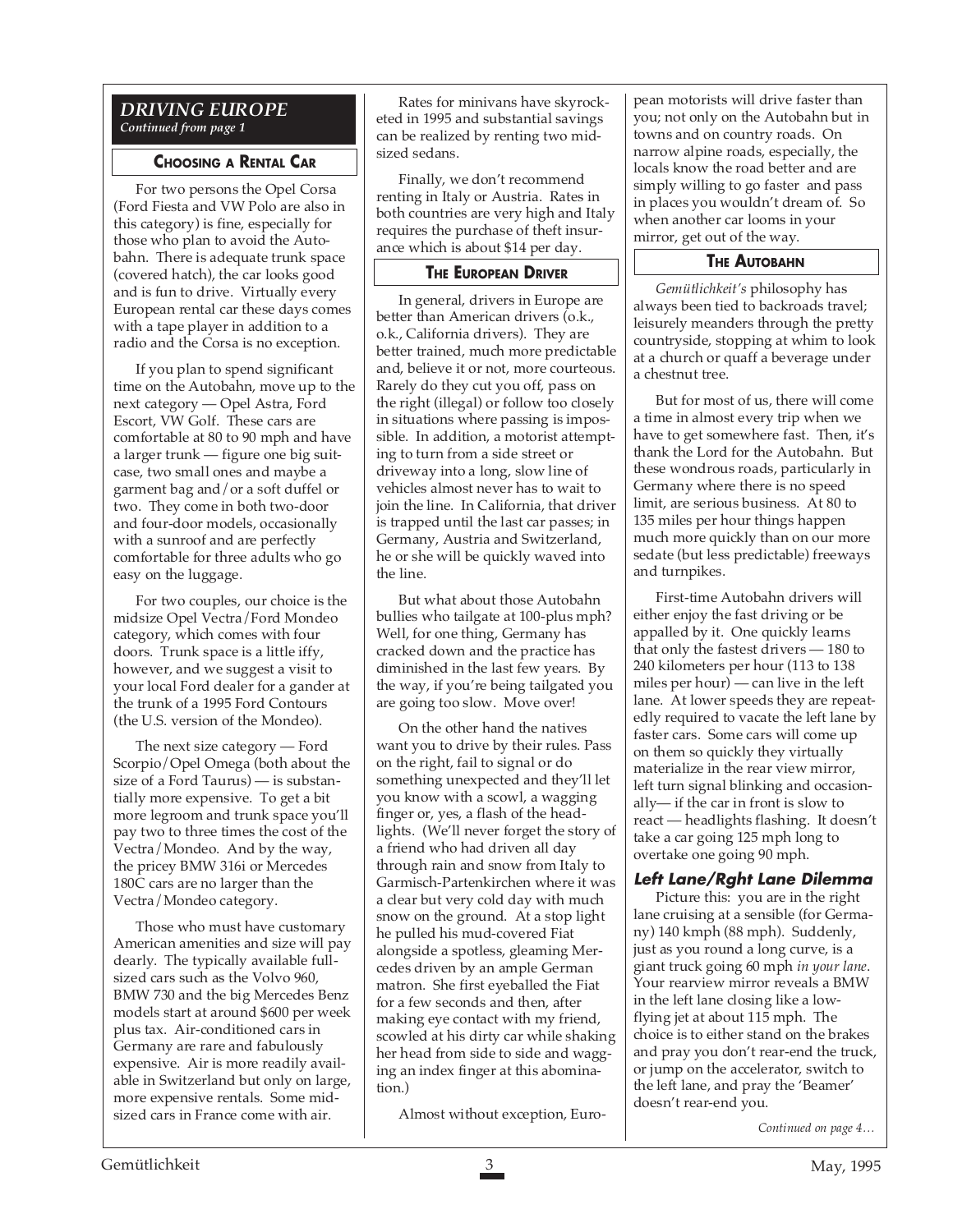# *DRIVING IN EUROPE Continued from page 3*

The foregoing scenario underscores a major Autobahn danger; the huge difference in speed between lanes. If there are only two lanes in your direction, the left one will have vehicles traveling 50 to 80 mph faster than the big trucks in the right lane which are only going 60 miles per hour — slower on hills. Those who want to drive 75 to 100 mph are caught in a no-man's land, too slow for the left lane and too fast for the right. A high level of concentration is required for this sort of driving, particularly if you venture in that 75- 100 mph no-man's land.

# **Running With a Fast Crowd**

If you have a fast car and want to compete with the left lane fliers you'll have to be especially alert. Passing a 75-mph line of traffic when you're going 110 becomes a major problem rather quickly if one of them decides to change lanes in front of you. There might be some bailout room on the left shoulder but that's your only escape. Watch every vehicle in the right lane very carefully for the first sign of a lane change.

# **ALSO TO CONSIDER**

# **Signage**

Autobahn signs are a bright blue, except in Switzerland where they are green and the signs for secondary roads are in blue.

# **Yes, They Have Radar**

Though you won't get a ticket on the German autobahn for speeding (unless there is a posted speed limit) you can for other violations. On lesser highways, particularly in the countryside, there are radar speed traps. Justice is swift; one pays on the spot in cash.

# **Maps and Other Driving Aids**

Don't think that nice map the tourist office sent you for free is in any way suitable to guide you in your backroads travels. Each of our three countries has a complex network of roads and detailed maps are essential. Use the free map as a planning device and for an overall perspective of the country. A scale of 1:200,000 (one centimeter equals two kilometers) or

1:150,000 (1 cm=1.5 km) is best. In Austria and Switzerland, the *Die Generalkarte* series published by Mairs Verlag of Germany fits the bill nicely. The Austria series consists of nine maps and includes Italy's Südtirol. Four maps are required for Switzerland. In Germany, your choice is *Die Generalkarte* (37 maps) by Mairs or the 1:150,000 *ADAC Karten* (24 maps) published by the German Auto Club. Michelin rules the roads in France and their series for that country includes 40 individual maps at a scale of 1:200,000.

These maps do more than help you find your way. Scenic roads are edged in green and symbols or special markings indicate such things as panoramic views, picturesque towns, historic towns, special routes (wine roads, for example), footpaths, churches, castles and even golf courses.

As every *Gemütlichkeit* reader knows (see *Gemütlichkeit*, February 1995), we strongly recommend *Michelin's Red Guides* for Germany and Switzerland (there is no *Michelin Red Guide* for Austria). They are essential to the auto traveler for many reasons, not the least being their many city maps. For example, you probably don't want to spend \$6 to \$10 in advance on a map for a midsize city such as Bamberg. Since you'll see the city on foot, and a town plan is available free at the tourist office, the principal need is for something in the car to get you to your hotel when you arrive and get you out of town when you leave. Michelin Red does that for about 150 cities in Germany and about 40 in Switzerland. HIEFLAU Palfau



 This beautiful, peaceful route, from the pilgrimage town of Mariazell (about 65 km south of the Vienna-Salzburg Autobahn, exit St. Pölten), along the Salza river southwest to Hieflau, is through some of Austria's most uninhabited countryside. Before setting out, fill your gas tank and purchase food and drink for a picnic lunch. There are few restaurants along the way, but several lovely spots for picnics. Including stops for sight-seeing, figure about three hours.

The countryside is quietly spectacular. The road runs beneath limestone cliffs eroded into extraordinary formations and the ravine slopes are covered with green conifers and deciduous foliage that make this drive especially lovely in the fall. In places where the valley widens, the farms and grazing cattle seem like set pieces, perfectly

> St. Pölten  $65 km$

MARIAZELL

Gusswerk

placed on the broad meadow. The river runs so clear that, if you



look closely, you will be able to see fish swimming — *from your moving car*.

The few villages that comprise civilization along this road, such Weischelboden, Wildalpen, Palfau and Grossreifling are tiny and very quiet.

Our recommendation is to overnight at Mariazell, where a Benedictine priory was founded in 1157 and Pope John Paul II said Mass on September 13, 1983. The town attracts pilgrims who come to pray for the indulgence of the Madonna of Mariazell. Inside the Basilica see the striking Chapel of Miracles and the *Schatzkammer* (Treasury) with its collection of the votive offerings of hundreds of years of pilgrims, from simple drawings by children to heirlooms of great value.

Simple, inexpensive rooms are available at **Gasthof Zum Alten Brauhaus**, just off the town square, no more than a couple of hundred yards from the church.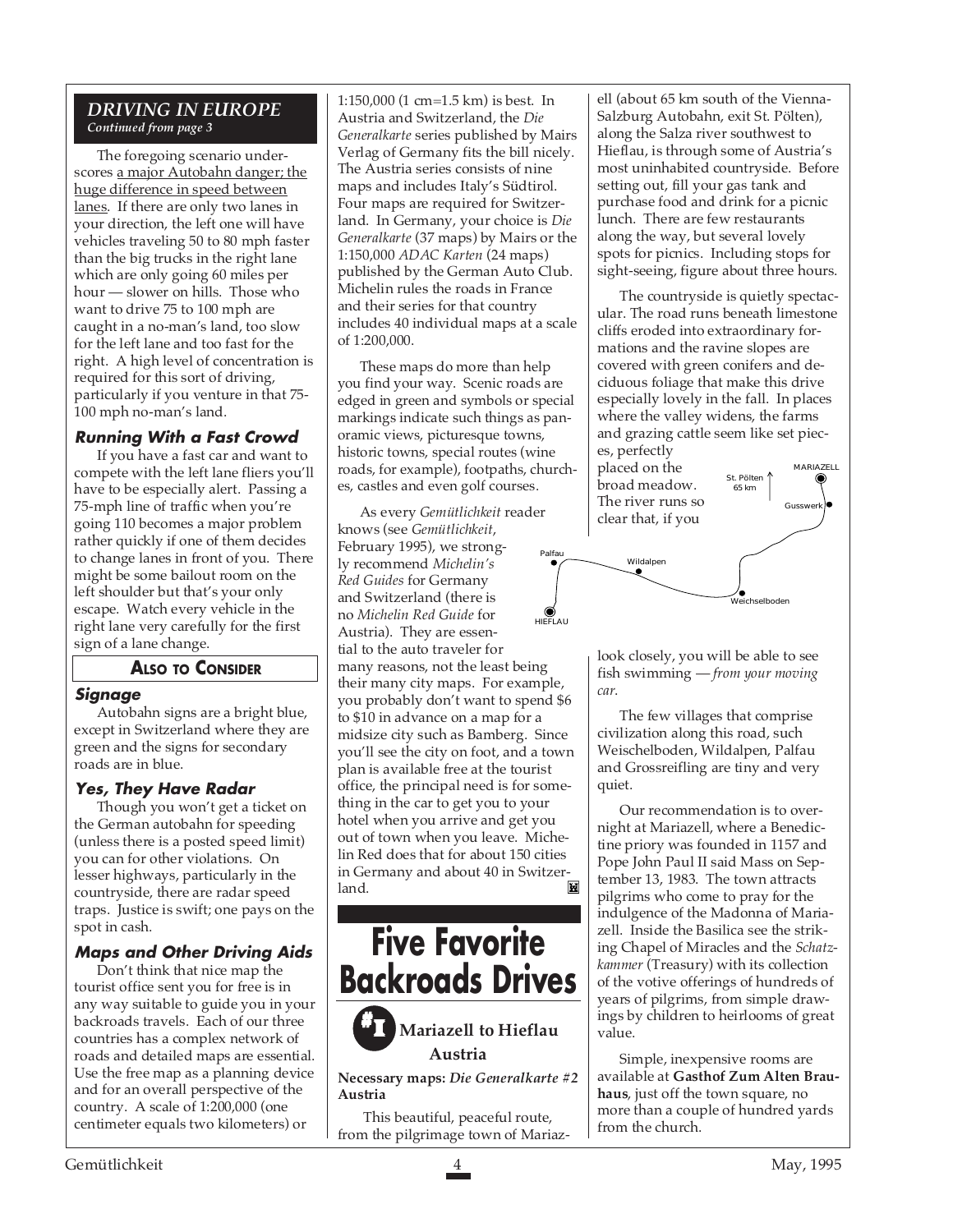Gasthof Zum Alten Brauhaus, 5 Weiner Straße, 8630 Mariazell, tel. 03882/2523.

# **#2 Füssen to Mittenwald Germany**

**Necessary Maps:** *ADAC #15*

Traffic on the German Alpine Road in Southern Bavaria is heavy at all times, but especially in summer. Here is a route from Füssen east to the charming town of Mittenwald via the most deserted of country lanes. Füssen is the town nearest Bavaria's famed Royal Castles and Mittenwald is known for its violin-makers. Along the way is one of Germany's most renowned churches, the Wieskirche ("church in the meadows"), a Rococo masterpiece.

You may want to start from Seeg, a village 14 kilometers northwest of Füssen, and its friendly and inexpensive little **Pension Heim**. From Seeg, first go east to Rosshaupten then on gray and yellow roads to Lechbruck and on to Steingaden. Just south of Steingaden, from red road #17, get on the gray road to Litzau and the Wieskirche. This part is very tricky, the signs are mostly for hikers. Follow the ones pointing to the Wieskirche. After visiting the church — 30 to 45 minutes — return to the gravel road and continue southeast to Unternogg and Altenau. This is true backroads travel, more trail than highway. There are many places to stop for a picnic in the woods.

Upon reaching the red road go left toward Saulgrub and then right on



toward Grafensschau and on to Eschenlohe. From there you must go south on the major highway through Garmisch-Partenkirchen then east and finally south, taking the

yellow road at Klais into Mittenwald.

It's easy to become confused, and you may have to stop often to consult the map, but this drive is worth it.

Post-Hotel, Obermarkt 9, D-8102 Mittenwald, telephone 08823/1094, fax 08823/1096.

Pension Heim, Aufmberg 8, Seeg D-87637, tel. 08364/258, fax 08364/ 1051

# **#3 Marktheidenfeld to Coburg Germany**

#### **Necessary maps:** *Die Generalkarte #16***-***#14* **for Germany, or** *ADAC Karte* **#9-#10.**

The scenery on this drive is pleasant and restful rather than spectacular. On it you will cross the Main River on a little ferry, visit a pilgrimage church in a meadow, encounter interesting medieval towns, pass by Franconian vineyards, see few tour buses and enjoy some of MARKTHEIDENFELD Würzburg Gramschatz Zellinge

Germany's prettiest farm country.

Begin at Marktheidenfeld, just north of the Autobahn between Aschaffenburg and Würzburg where are found the excellent **Hotel Anker** and its **Weinhaus Anker**, a wonderful restaurant. In Coburg, 47 kilometers north of Bamberg, you might overnight in the country at the moderately-priced Schloss Neuhof. The hotel is actually in **Neu Neershof**, six km east of town. Coburg itself is worth at least a day's sightseeing.

Head north from Marktheidenfeld to Karbach and Zellingen, through Birkenfeld and Billingshausen. At Zellingen, go through the tower gate and cross the Main. From there go to Retzstadt (where there is a wine festival each July) and Gramschatz.

Then it's Hausen and St. Huburtus-Verein, a pilgrimage church and an Augustinian Monastery. Then on to Fährbrück, Opferbaum, Schwan-

feld and the interesting wine town of Wipfeld (great stone house and barn). Next, cross the Main again, this time by ferry (1 DM).

Go on to Lindach, Kolitzheim and Herlheim. Next is Alitzheim and then along the edge of the Steigerwald Naturpark to Knetzgau and north to Hassfurt, another interesting town. Continue north to Hofheim then east and a little south to Ebern, once a walled city and full of halftimbered buildings. From here use the map to pick your own route into Coburg. One way is via Sesslach, yet another picturesque town with narrow cobbled

streets and a fine stone church. COBURG<sup>@</sup>



Hotel Anker, Obertorstrasse 6, Marktheidenfeld, D-97828, tel. 09391/60040, fax 09391/600477

Schloss Neuhof, Neuhofer Strasse 10, Neu Neershof-Coburg, D-96450, tel. 09563/2051, fax 09563/2107



#### **Necessary maps:** *Die Generalkarte #2* **Switzerland**

The obvious and quickest way from Bern to Brienz is via the Autobahn along the south shores of the Thunersee and the Brienzersee through Interlaken. Our route, however, goes through the Emme Valley and into the Bernese Oberland by way of the Glaubenbüelen Pass. On it you'll see picturesque farm villages of the Emmental and finish with a wonderfully scenic and panoramic mountain pass road.

Actually, we began at Worb and its excellent and moderately-priced **Gasthof zum Löwen**. From there proceed via Zäzwil to Langnau, a prosperous Emmentaler farming town and site of a simple country

*Continued on page 6…*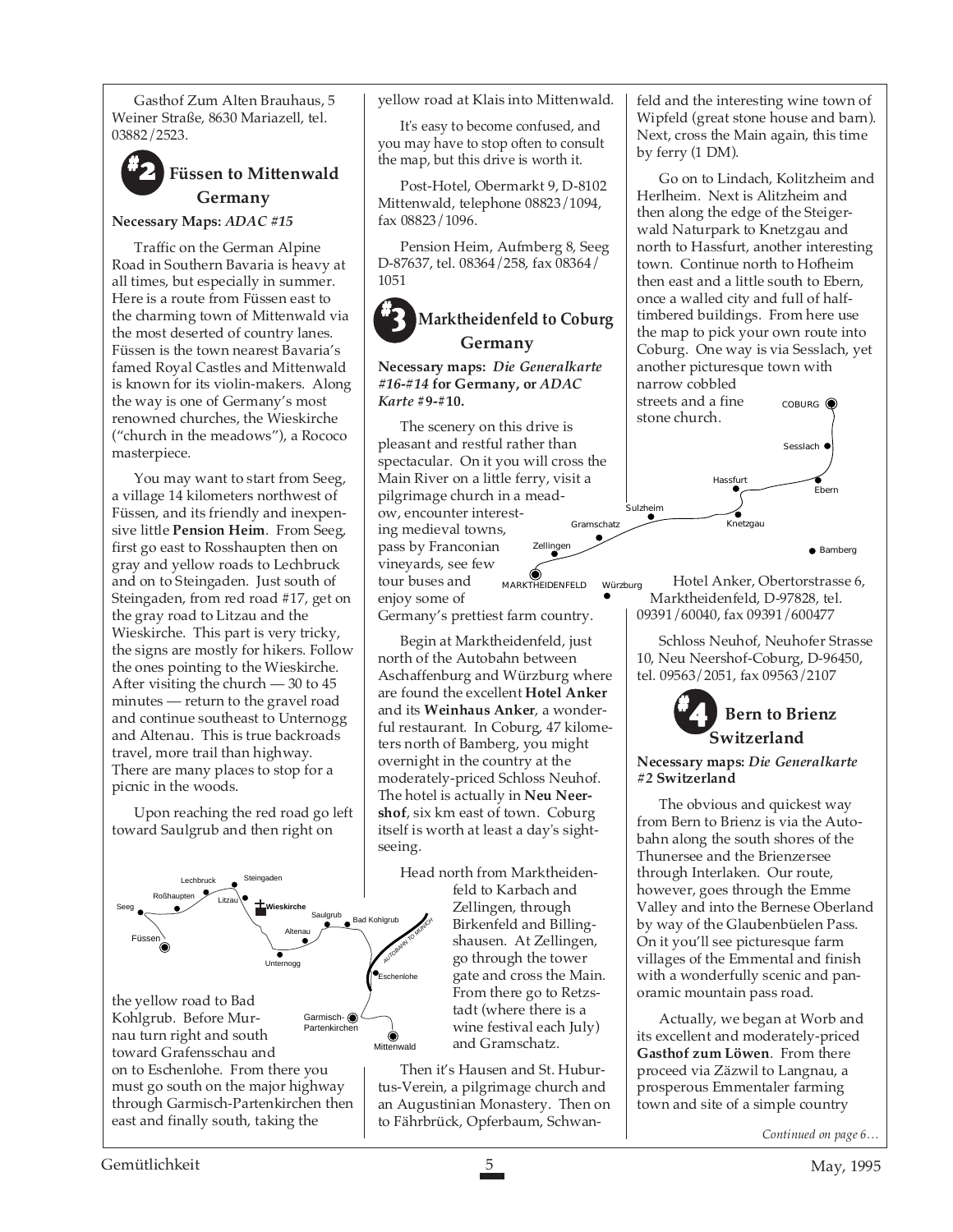# *FAVORITE DRIVES Continued from page 5*

hotel offering good value, the **Landgasthof Hirschen**. The kitchen is better than average and you may want to stop for lunch. Then continue on to



the pass (make sure it is open) to Giswil. Once down the mountain at Giswil you can elect to turn right to Brienz or go left to Lucerne.

Gasthof zum Löwen, Engisteinstrasse 3, Worb bei Bern CH-3076, tel. 031/83 23 03, fax 031/839 58 77.

Landgasthof Hirschen, Langnau CH-3550, tel. 035/21517, fax 035/ 25623.

# *Minnsbruck to Switzerland* **Austria/Switzerland**

**Necessary maps:** *Die Generalkarte # 8* **for Austria and** *Die Generalkarte #1 and #3* **for Switzerland.**



Motorists traveling west across Austria and into Switzerland will encounter heavy traffic if they choose the traditional Arlberg Tunnel route and then Bludenz and Feldkirch. A much more scenic way into the coun-

try — though it will take a bit more time unless your ultimate destination is southern Switzerland — is to turn south at Landeck on red road #315. Just north of Nauders at the Italian border, veer right and a little west on red road #27, entering Switzerland at

Schalkl. Then follow the signs towards Zernez. staying on #27, passing through Scuol.

At Susch, you can choose to continue on south to such destinations as St. Moritz, Pontresina and Lugano, or go northwest over the beautiful Flüelapass to Davos and on to M Zürich.

# *ZELL AM SEE Continued from page 1*

a couple of hours, its location on the lake surrounded by mountains is quite lovely and nearby are two of Austria's most notable attractions. Visitors should take one day to drive the spectacular Grossglockner Road and another to cross the Gerlos Pass, stopping at the Krimml Waterfalls.

#### Hotel Berner

Top value among the hotels reviewed here.



Chalet-style building in a residential area with flowered balconies and pleasant grounds. Most guestrooms have separate sitting areas and private balconies. Many have separate rooms for toilet and bath/shower. Restaurant offers a selection of vegetarian dishes. Very warm welcome. A sedate, comfortable hotel.

**Address:** Hotel Berner, Nikolaus-Gassner-Promenade 1, A-5700 Zell am See **Phone:** 06542/2557

**Fax:** 06542/25577

**Location:** Residential area five minute walk from center **Rooms:** 27 doubles, 3 suites, all with lake view, balcony, cable TV, radio, phone, hairdryer **Proprietor:** Eric & Anita Berner **Prices:** Singles 700 to 1350 AS (\$69-\$132), doubles 1100 to 2300 AS (\$108-\$225) **Facilities:** Indoor/outdoor pool, outdoor terrace **Credit Card:** Visa

# **ZELL AM SEE**

**Population:** 8,000 **Altitude:** 2,484 feet

**Tourist Office**

Kurverwaltung Zell am See Brucker Bundesstrasse A-5700 Zell am See. Phone 06542/2600-0 Fax 06542/2032

**Disabled Access:** Not suitable **Closed:** November **Parking:** Free **Other:** Free pickup at rail station **Rating:** ABOVE AVERAGE 14/20 **G \$**

Hotel Feinschmeck Recently refurbished with lots of mirrors, marble and brass, this family owned and operated hotel couldn't be more centrally located. Guestrooms are large and modern with the usual four-star amenities. Most appealing of the public rooms is the atmospheric, cozy Franz-Josef Stuberl, where, depending on the hour or the occasion, locals drop by for a glass of wine, a bowl of soup, afternoon tea or a late-night brandy. The welcome is lively and friendly from energetic and effervescent Phillip Prodinger, who has taken over the Feinschmeck's management from his parents, Gerhard and Frieda. EDITOR'S CHOICE

**Address:** Hotel Feinschmeck, Dreifaltigkeitgasse 10, A-5700, Zell am See **Phone:** 06542/2549 **Fax:** 06542/254949 **Location:** Center **Rooms:** 27 doubles, 2 singles with cable TV, radio, phone **Proprietor:** Phillip Prodinger **Prices:** Singles 870 to 1370 AS (\$85-\$134), doubles 1380 to 2280 AS (\$135-\$223) **Facilities:** Sauna, solarium, two restaurants **Credit Card:** All **Disabled Access:** Not suitable **Closed:** Never **Parking:** Free **Rating:** ABOVE AVERAGE 13/20 **G**

# Der Waldhof

Typical Austrian resort hotel with above average amenities and such guest activities as wine tastings and candlelight fondue dinners. Gues-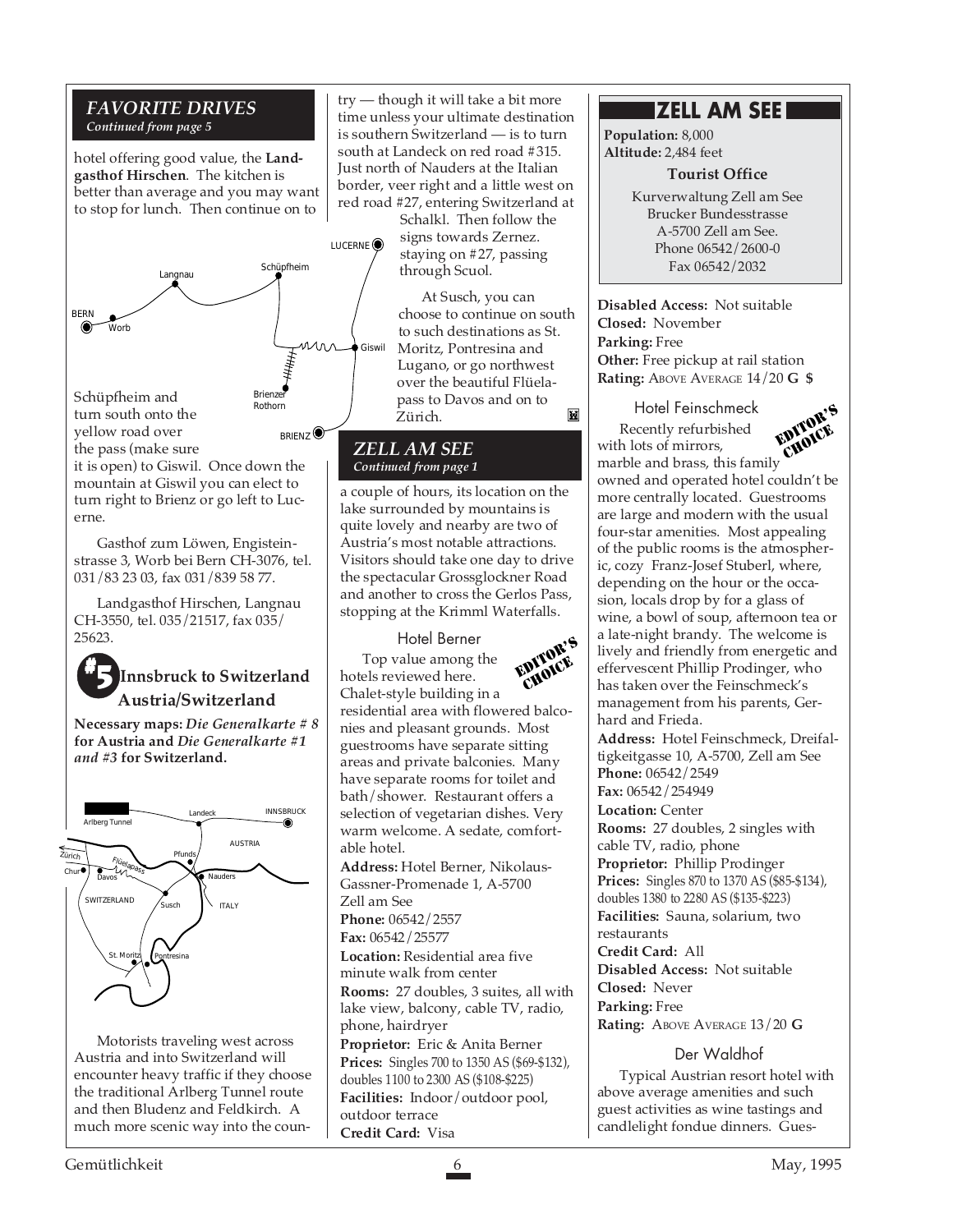troom furnishings and decor do not quite match Der Waldhof's stylish, almost elegant, public rooms.

**Address:** Der Waldhof, Schmittenstrasse 47, A-5700, Zell am See **Phone:** 06542/2853-0 **Fax:** 06542/2853-28 **Location:** Residential area, five minute walk from center. Free shuttle to train station **Rooms:** 48 doubles, 5 singles with cable TV, radio, phone, minibar **Proprietor:** Josef Loferer **Prices:** Singles 1010 to 1740 AS (\$99-\$170), doubles 1820 to 3280 AS (\$178-\$322) **Facilities:** Sauna, fitness room, Jacuzzi, heated outdoor pool, massage **Credit Card:** All **Disabled Access:** Not suitable **Closed:** Nov. to mid-Dec., first two weeks in May **Parking:** Free Rating: ABOVE AVERAGE  $14/20$ 

#### Hotel Heitzmann

Very good four-star hotel in town center. Refurbished three years ago. Several guestrooms, including the gorgeous wedding suite, come with private Jacuzzi. Hotel also offers vacation rentals on the lake's opposite shore starting at about 1100 AS (\$110) per day for four persons. **Address:** Hotel Heitzmann, Loferer

Bundesstrasse 4, A-5700, Zell am See **Phone:** 06542/2152 **Fax:** 06542/215233 **Location:** Central **Rooms:** 30 doubles all with satellite TV, phone and radio. **Proprietor:** Rudi Heitzmann **Prices:** Singles 890 to 1260 AS (\$87-\$124), doubles 1480 to 2220 AS (\$145-\$218) **Facilities:** Steam bath, sauna, solarium, massage **Credit Cards:** All **Disabled Access:** Yes

**Closed:** Nov. to early December, two weeks in April **Parking:** Free **Rating: ABOVE AVERAGE 13/20** 

#### Pension Alpenrose

Simple bed and breakfast. Earthy, friendly. All but two rooms have private balcony.

**Address:** Pension Alpenrose, Schmittenstrasse 22, A-5700, Zell am See **Phone:** 06542/2570

**Fax:** 06542/2570-35 **Location:** Residential area 10 minutes walk from center **Rooms:** 17 doubles with telephone, most with balcony. **Facilities:** TV in rooms can be rented **Proprietor:** Family Gruber **Prices:** Singles 300 to 380 AS (\$29- \$37), doubles 600 to 720 AS (\$59-\$71) **Facilities:** No lift, sauna **Credit Cards:** Not accepted **Disabled Access:** Not suitable **Closed:** Never **Parking:** Free **Rating:** ADEQUATE 6/20 **\$**

# **A Gem of a Restaurant**

Gasthof Steinerwirt Where one finds locals having a drink and playing cards one finds good food. Though this is still a theory and not yet a law, it seems to be a more reliable way of choosing a restaurant than looking at the cars parked out front (an unpretentious restaurant with well-heeled customers is supposed to mean good food) or trying to pick up subtle quality indicators from the menu posted at the entrance.

Actually, a tip on the Gasthof Steinerwirt, where we enjoyed two of the best down-to-earth meals of the past year or so, came from Phillip Prodinger, whose Feinschmeck Hotel is next door. The four ruddy-faced card players at a nearby table were simply icing on the cake.

Though most tables in the Steinerwirt's wood-paneled main dining room are covered with white and pink linen and have a vase of cut flowers, its easy going atmosphere is right up our alley. You'll feel perfectly at home in blue jeans.

The Steinerwirt's menu lists the same tried and true Austrian dishes as thousands of other Austrian restaurants; but like the Green Bay Packers of the 60s, who used the same basic plays as other teams, the Steinerwirt just executes them better.

Prosaic dishes like Schnitzel or Cordon Bleu are raised to a higher level at the Steinerwirt. In both, the crust was perfectly crisp and greaseless. The Cordon Bleu's cheese was

pungent and nicely melted and the veal in the Schnitzel tender and delicious. Accompanying *pommes frites* were perfection. Salads glistened with the freshest greens and vegetables, and the dressing had just the right tang to it. It seems pointless to describe such meals, since we've all had these dishes before. Seldom, however, have we had them this good.

Other starred items in our notes were a terrific celery soup and a dessert called *Heidelbeerpalatschinke mit Vanillia Eis,* a hip-enhancing combination of warm blueberry-filled crepes with powdered sugar and cinnamon, vanilla ice cream, sliced almonds and *Schlagobers* (whipped cream).

Steinerwirt serves very good Tauern Gold *vom fass* (18 AS/\$1.78) and what for us was a first, *Jungwein Premiere*. The time was November and, like France's Nouveau Beaujolais, *Jungwein Premiere* is the first red wine of the vintage. Delicious. A small carafe for two persons was 70 AS (\$6.93)

Not including wine and beer, the meals for two persons averaged about 450 AS (\$44).

This place is worth going a bit out of your way for.

Gasthof Steinerwirt, Dreifaltigkeitgasse, Zell am See, A-5700, tel. 06542/ 2502, fax 06542/357871. Credit cards o.k. Inexpensive to moderate.

**Rating:** ABOVE AVERAGE 15/20 **G \$**



# **Apartment/Chalet Rentals**

**Interhome**, a Swiss company, says it is Europe's leader in weekly villa, chalet and apartment rentals and boasts 20,000 listings in 13 countries.

*Continued on page 8…* A recent news release from the company recommended booking early for the 1995/96 ski season and offered a few examples of available rentals guaranteed in dollars: a studio for two persons in Grindelwald in early December for \$696/